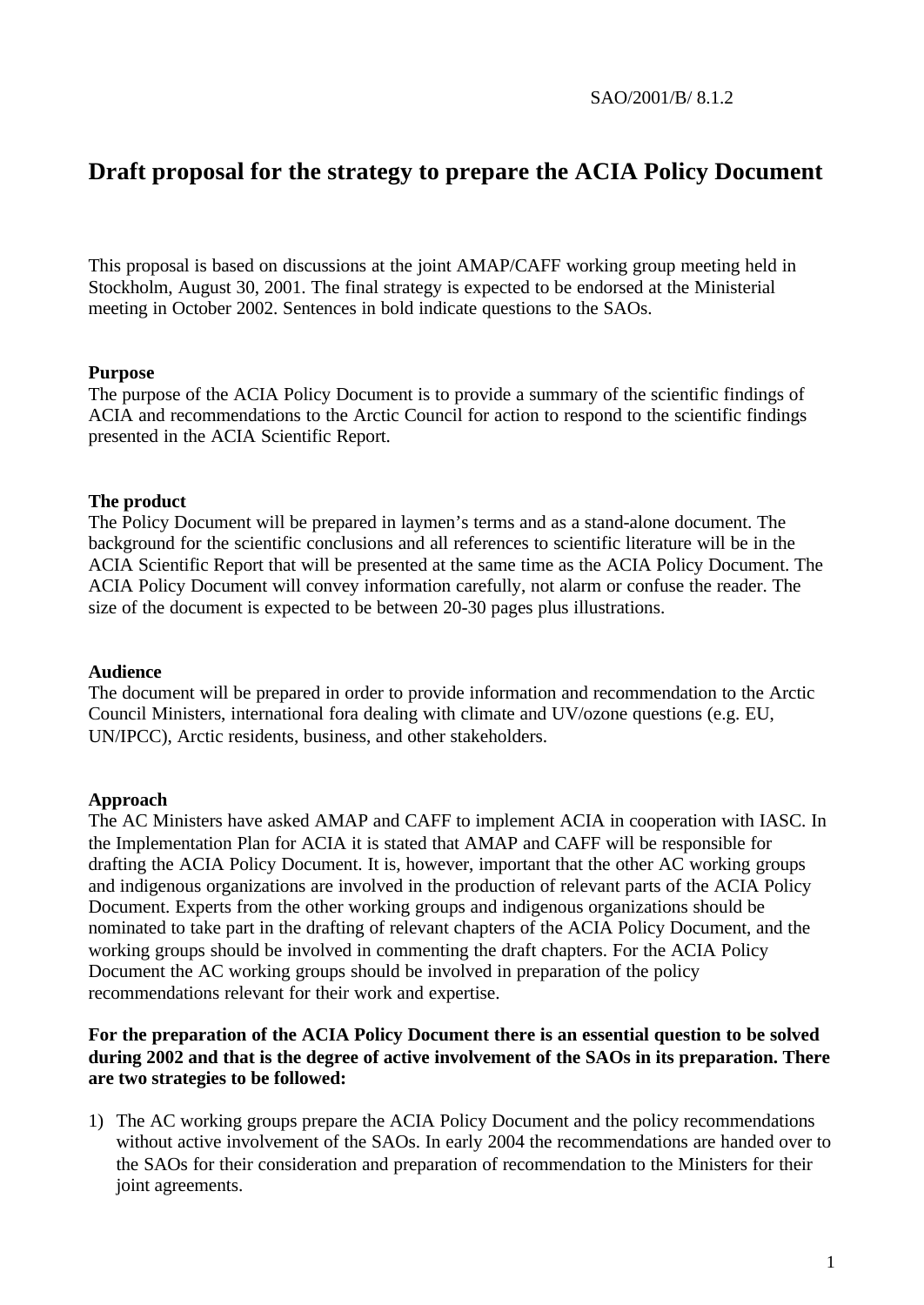2) The SAOs are involved in the preparation of the ACIA Policy Document from the very beginning (early 2003). When it is ready, the list of recommendation will be only those that the SAOs have agreed to forward to the Ministers for adoption

Both strategies have pro et contra. The first strategy gives more freedom to the process, the SAOs are free to reduce the number of acceptable recommendations and rephrase the recommendations, and the Ministers themselves will in addition have a freedom to adjust the final text at their own discussions. This strategy will also allow the SAOs to provide feedbacks at all stages of the production through the national representatives to AMAP and CAFF without drafting material themselves. This strategy was followed for the preparation of the AMAP report and recommendations in 1997. The second strategy involves both high and low level of national policy managers from day one. In the end the Ministers themselves will have more difficulties to change the recommendations at the Ministerial discussions. There is also an unclear formal situation, who has prepared the report to whom?

In the following a draft proposal following strategy 1 has been prepared.

- 1. The document should be prepared by a professional writer in close cooperation with the AMAP and CAFF working groups, the other AC working groups, indigenous people organizations and the scientists involved in preparing the scientific report. The core drafting team should not be too large, maximum 6 people, including the professional writer, one from AMAP, CAFF, Indigenous people's organizations and two overall lead authors (the chair of  $ACIA +$  one).
- 2. The  $1<sup>st</sup>$  draft should be reviewed by ASC (all lead authors) to control the validity of the science interpretation and science related recommendations.
- 3. The  $2<sup>nd</sup>$  draft should be reviewed by all WGs involved and the indigenous organizations to comment on the draft policy and science recommendations.
- 4. A joint meeting of AMAP and CAFF working groups involving representatives from indigenous peoples organizations and key participants from the other AC working groups to negotiate the final conclusions and recommendations.
- 5. The  $3<sup>rd</sup>$  draft, including all recommendations, is presented to the SAOs for their considerations in early 2004.
- 6. Final editing of the report and it will be sent to a publisher for printing.
- 7. The final report is presented to the ministerial meeting in 2004.

**During 2002 the SAOs also will have to decide on whether the ACIA Policy Document, in addition to the national review process, will need to be circulated for a public review.**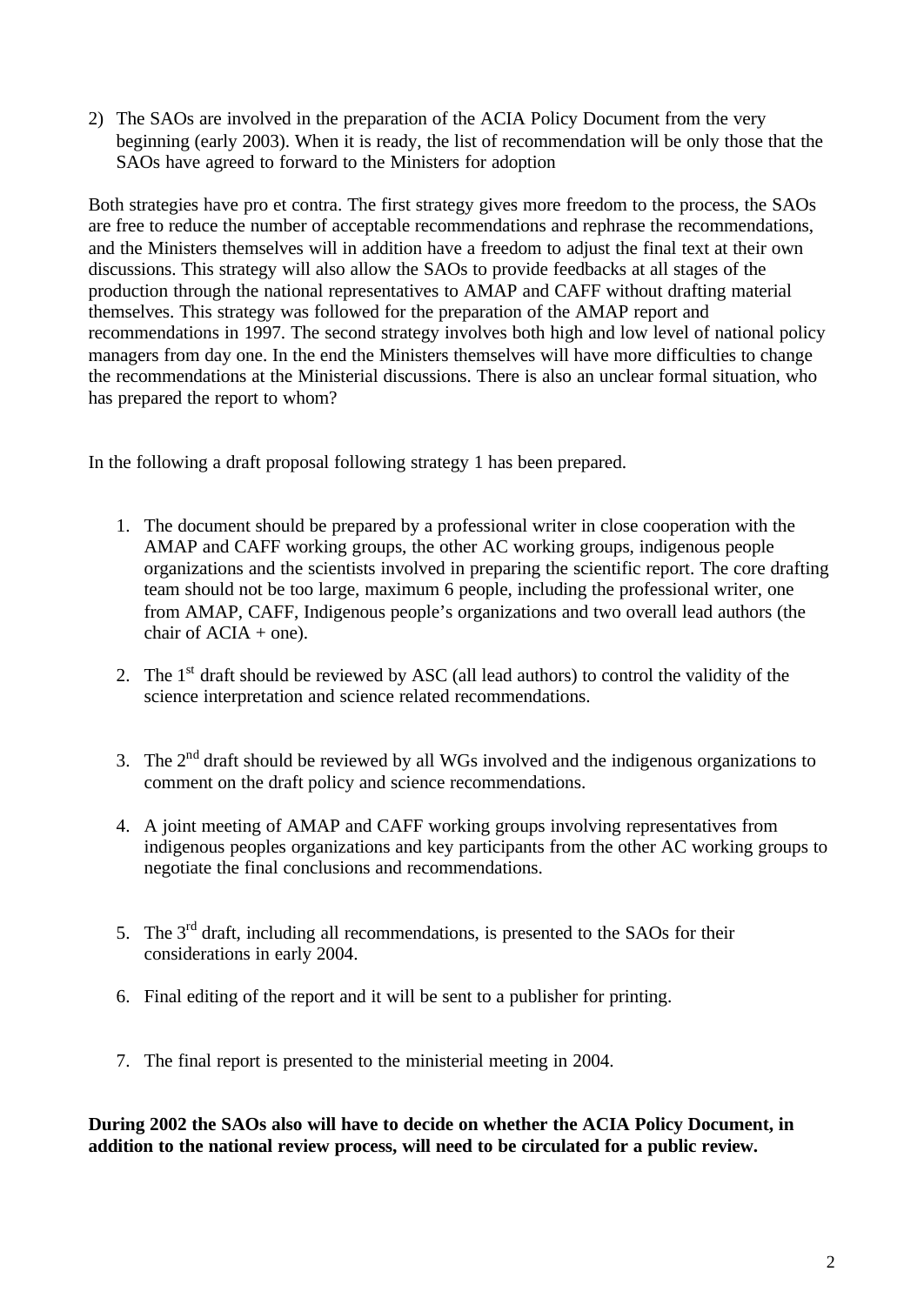# **Structure**

The structure of the document has to be prepared by AMAP and CAFF during 2001/2002 for approval by the SAOs. A first draft for the structure is presented below, but these needs to be upgraded based on feedbacks, and information from the scientific report.

Draft structure, as of September 2001:

- 0. Preface.
- 1. Introduction.
- 2. The circumpolar Arctic context.
- 3. Overview of the Arctic climate change documented in the ACIA scientific report.
- 4. The laymen's summary of integration chapter (executive summary) from the ACIA scientific report.
- 5. Policy recommendations to consider science, traditional knowledge, social, economic, environmental issues. Due to the geographical size of some of the Arctic countries and special conditions there might be situation where some of the recommendations are country specific, but in general one should avoid country specific recommendations.
	- specific recommendation and target
	- rationale
	- discussion
	- benefits/costs
- 6. Unresolved issues.
- 7. Next steps.